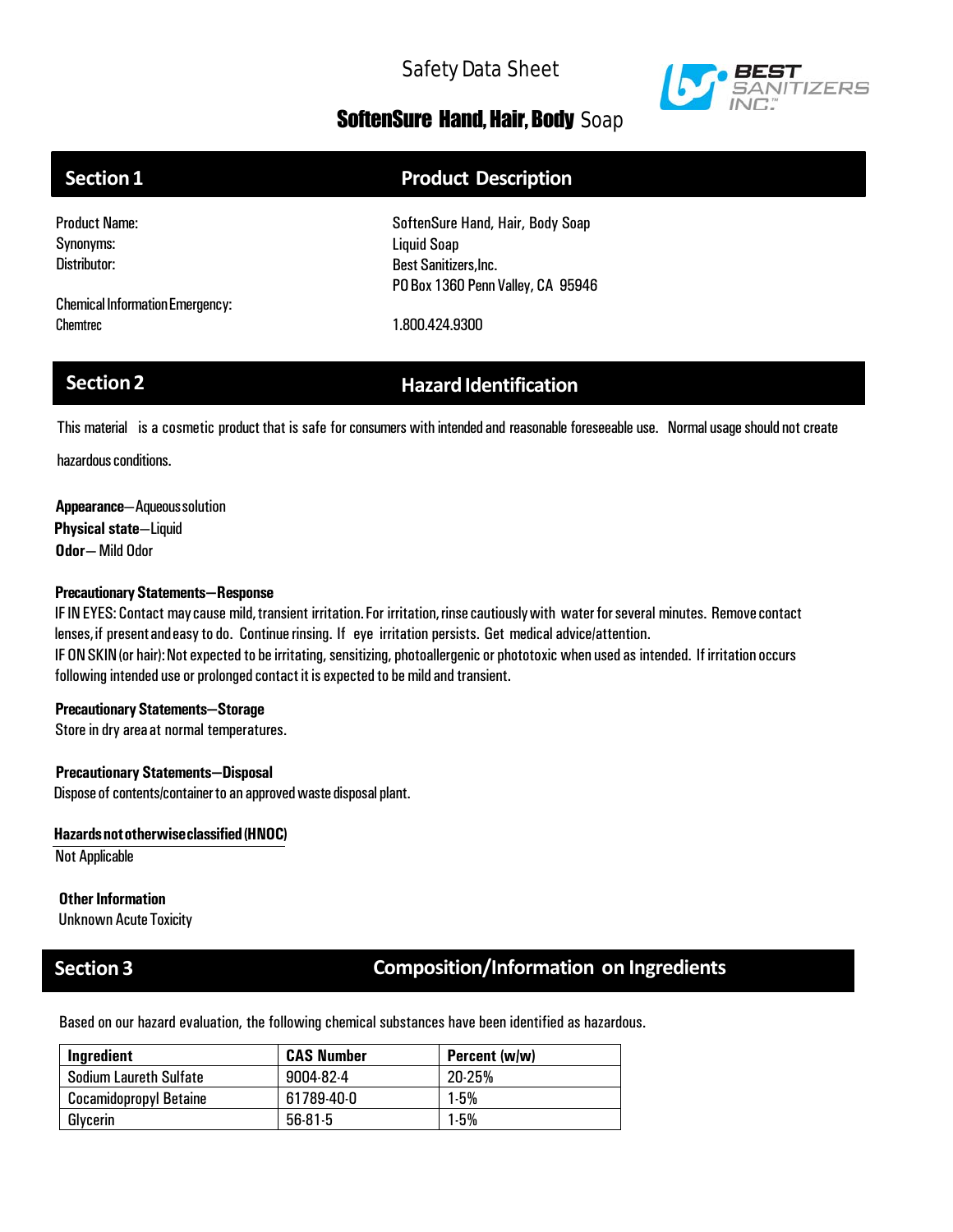| <b>Section 4</b>                                                                                                                                      | <b>First Aid Measures</b>                                                                                                                                                                                  |
|-------------------------------------------------------------------------------------------------------------------------------------------------------|------------------------------------------------------------------------------------------------------------------------------------------------------------------------------------------------------------|
| <b>First Aid Measures</b>                                                                                                                             |                                                                                                                                                                                                            |
| <b>Eye Contact</b>                                                                                                                                    | Rinse with plenty of water. Remove contact lenses, if present, after first 5 minutes, then<br>continue rinsing eye(s). If eye irritation persists, get medical advice/attention.                           |
| <b>Skin Contact</b>                                                                                                                                   | None anticipated under foreseeable use conditions. Prolonged or repeated skin contact with<br>this product may cause irritation in sensitive individuals. Get medical attention if irritation<br>develops. |
| <b>Inhalation</b>                                                                                                                                     | None expected under foreseeable conditions.                                                                                                                                                                |
| Ingestion                                                                                                                                             | Do NOT induce vomiting.<br>Drink plenty of water. Never give anything by mouth to an unconscious person. Call physician.                                                                                   |
| Most important symptoms and effects, both acute and delayed                                                                                           |                                                                                                                                                                                                            |
| <b>Symptoms</b>                                                                                                                                       | See Section11 for symptom information.                                                                                                                                                                     |
| Indication of any immediate medical attention and special treatment needed                                                                            |                                                                                                                                                                                                            |
| <b>Note to physicians</b>                                                                                                                             | Treat symptomatically.                                                                                                                                                                                     |
| <b>Section 5</b>                                                                                                                                      | <b>Fire-Fighting Measures</b>                                                                                                                                                                              |
| <b>Suitable Extinguishing Media</b>                                                                                                                   |                                                                                                                                                                                                            |
| Water spray (fog), Carbon dioxide (CO <sub>2</sub> ), Foam.                                                                                           |                                                                                                                                                                                                            |
| <b>Unsuitable Extinguishing Media</b><br>No Information available.                                                                                    |                                                                                                                                                                                                            |
| <b>Explosion Data</b>                                                                                                                                 | <b>None</b>                                                                                                                                                                                                |
| <b>Sensitivity to Mechanical Impact</b><br><b>Sensitivity to Static Discharge</b>                                                                     | None                                                                                                                                                                                                       |
| <b>Protective Equipment and Precautions for Firefighters</b><br>gear. Cool containers with flooding quantities of water until well after fire is out. | As in any fire, wear self-contained breathing apparatus pressure-demand, MSHA/NIOSH (approved or equivalent) and full protective                                                                           |
| <b>Section 6</b>                                                                                                                                      | <b>Accidental Release Measures</b>                                                                                                                                                                         |

## **Personal Precautions,Protective Equipment and Emergency Procedures**

| <b>Personal Precautions</b> | Use personal protection recommended in Section 8. Ensure adequateventilation, especially |  |
|-----------------------------|------------------------------------------------------------------------------------------|--|
|                             | in confined areas.                                                                       |  |
| For emergency responders    | Isolate area. Keep unnecessary personnel away.                                           |  |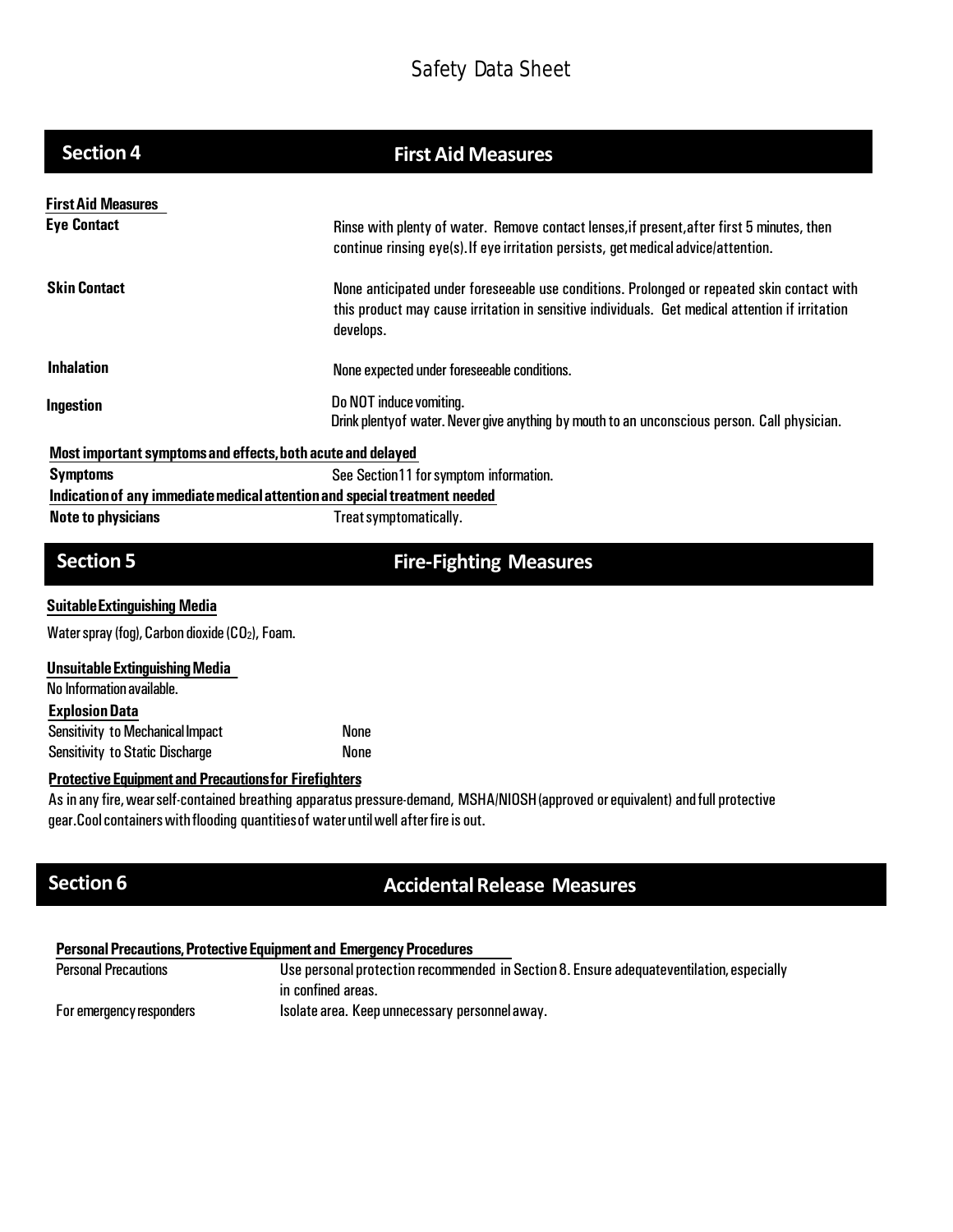| Methods and material for containment and cleaning up                                                                                                                                             |
|--------------------------------------------------------------------------------------------------------------------------------------------------------------------------------------------------|
| Prevent further leakage or spillage if safe to do so. Contain and collect spillage with non-combustible                                                                                          |
| absorbent material, (e.g. sand, earth, diatomaceous earth, vermiculite) and place in container                                                                                                   |
| for disposal according to local/national regulations (See Section 13).                                                                                                                           |
| Soak up with inert absorbent material. Clean up spillage with brush and shovel. Sweep up and shovel<br>into suitable containers for disposal. Following product recovery, flush area with water. |
| <b>Handling and Storage</b>                                                                                                                                                                      |
|                                                                                                                                                                                                  |
| Store in a cool, dry place, keep away from heat. Keep away from heat, sparks, and flames. Do not                                                                                                 |
| eat, drink or smoke when using this product. Use personal protection recommended in Section 8.                                                                                                   |
| Avoid contact with skin, eyes or clothing. Use only in well-ventilated areas. Wash thoroughly after                                                                                              |
| handling. Handle in accordance with good industrial hygiene and safety practice.                                                                                                                 |
| <b>Conditions for safe storage, including any incompatibilities</b>                                                                                                                              |
| Keep Containers tightly closed in a dry, cool and well-ventilated place. Keep from freezing. Keep                                                                                                |
| away from heat, sparks, flame and other sources of ignition (i.e., pilot lights, electric motors and                                                                                             |
| static electricity). Store between 40 to 100°F.                                                                                                                                                  |
| Heat, sparks, open flame, other ignition sources. Keep away from hypochlorite acid and strong oxides.                                                                                            |
|                                                                                                                                                                                                  |

# **Section 8 22 Protection Information**

## **ExposureGuidelines**

| Ingredient | <b>Number</b><br>.  | $\blacksquare$<br>Lımıt<br><b>Exposure</b> |
|------------|---------------------|--------------------------------------------|
| Glycerin   | bb∙t<br>.<br>טיו שי | ™Δ·<br>DE.<br>, ma/m'<br>'n.<br>٦.         |

## **AppropriateEngineering Controls**

Engineering Controls Showers,eyewash stations, ventilation system.

## **Individual Protection Measures, such as personal protective equipment**

| Eye/Face protection                      | Wear safety glasses with side shields (or goggles).                                                                                                                                                                                                                                                                             |
|------------------------------------------|---------------------------------------------------------------------------------------------------------------------------------------------------------------------------------------------------------------------------------------------------------------------------------------------------------------------------------|
| Skin and body protection                 | Wear protective Neoprene™gloves. Rubber gloves. Normal work clothing (long sleeved shirt and long<br>pants is recommended).                                                                                                                                                                                                     |
| Respiratory protection                   | If exposure limits are exceeded or irritation is experienced, NIOSH/MSHA approved respiratory<br>protection should be worn. Positive-pressure supplied air respirators maybe required for high<br>airborne contaminant concentrations. Respiratory protection must be provided in accordance<br>with current local regulations. |
| General Hygiene<br><b>Considerations</b> | Wash face, hands and any exposed skin thoroughly after handling. Wash contaminated<br>clothing and shoes before reuse. Do not Eat, Drink or Smoke when using this product.                                                                                                                                                      |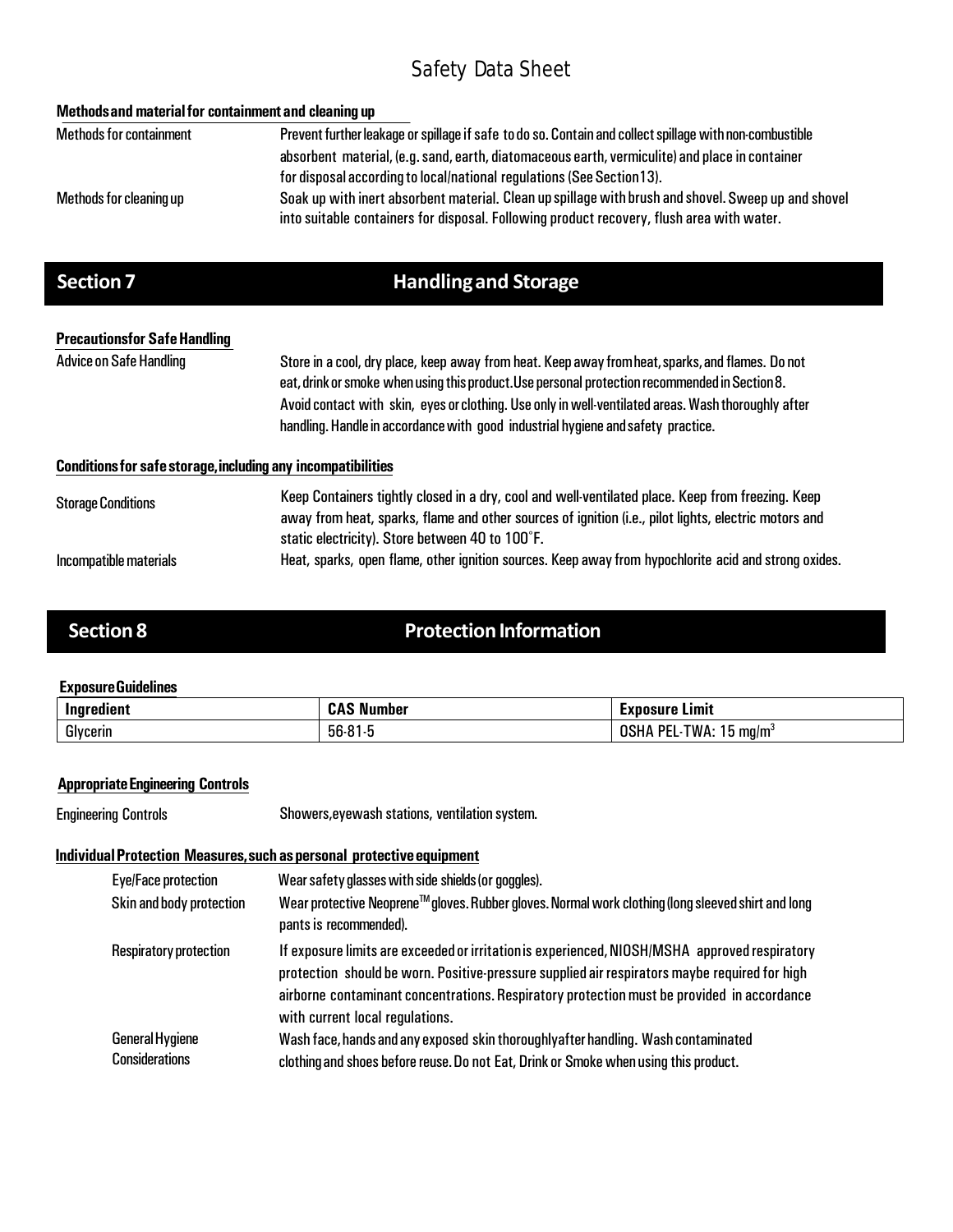# **Section 9 22 Physical and Chemical Properties**

### **Informationonbasicphysicaland chemicalproperties**

| Formula:                            | See Section 3                   |                                 | <b>Physical State:</b> | Liquid           |
|-------------------------------------|---------------------------------|---------------------------------|------------------------|------------------|
| Odor:                               | <b>Mild Odor</b>                |                                 | Appearance:            | Aqueous solution |
| <b>Odor Threshold:</b>              | <b>No Information Available</b> |                                 | Color:                 | <b>Off White</b> |
| <b>Property</b>                     |                                 | <b>Values</b>                   |                        | Remarks-Method   |
| pH                                  |                                 | $5.0 - 8.0$                     |                        | $±1@21^{\circ}C$ |
| <b>Melting Point/Freezing Point</b> |                                 | <b>No Information available</b> |                        |                  |
| <b>Boiling Point/ Boiling Range</b> |                                 | $212^{\circ}F$                  |                        |                  |
| <b>Flash Point</b>                  |                                 | No information available        |                        |                  |
| <b>Evaporation rate</b>             |                                 | No information available        |                        |                  |
| Flammability (solid, gas)           |                                 | No information available        |                        |                  |
| <b>Flammability Limit in Air</b>    |                                 |                                 |                        |                  |
| <b>Upper flammability limit:</b>    |                                 | No information available        |                        |                  |
| Lower flammability limit:           |                                 | No information available        |                        |                  |
| Vapor pressure:                     |                                 | No information available        |                        |                  |
| Vapor density:                      |                                 | No information available        |                        |                  |
| <b>Specific Gravity</b>             |                                 | 1.0                             |                        |                  |
| <b>Water solubility</b>             |                                 | Soluble in water                |                        |                  |
| <b>Partitioncoefficient</b>         |                                 | No information available        |                        |                  |
| Autoignition temperature            |                                 | No information available        |                        |                  |
| <b>Decomposition temperature</b>    |                                 | No information available        |                        |                  |
| Kinematic viscosity                 |                                 | No information available        |                        |                  |
| <b>Dynamic viscosity</b>            |                                 | No information available        |                        |                  |
| <b>Explosive properties</b>         |                                 | No information available        |                        |                  |
| Oxidizing properties                |                                 | No information available        |                        |                  |

No data available.

# **Section 10 Stability and Reactivity Data**

| <b>Reactivity</b>                         |
|-------------------------------------------|
| <b>Chemical Stability</b>                 |
| <b>Possibility of Hazardous Reactions</b> |
| <b>Conditions to avoid</b>                |
| <b>Incompatible materials</b>             |
| <b>Hazardous Decomposition Products</b>   |

Stable under recommended storage conditions. None under normal processing. Heat, flames and sparks, extreme temperature conditions. Heat, sparks, open flame, other ignition sources. Carbon monoxide. Carbon dioxide (CO2).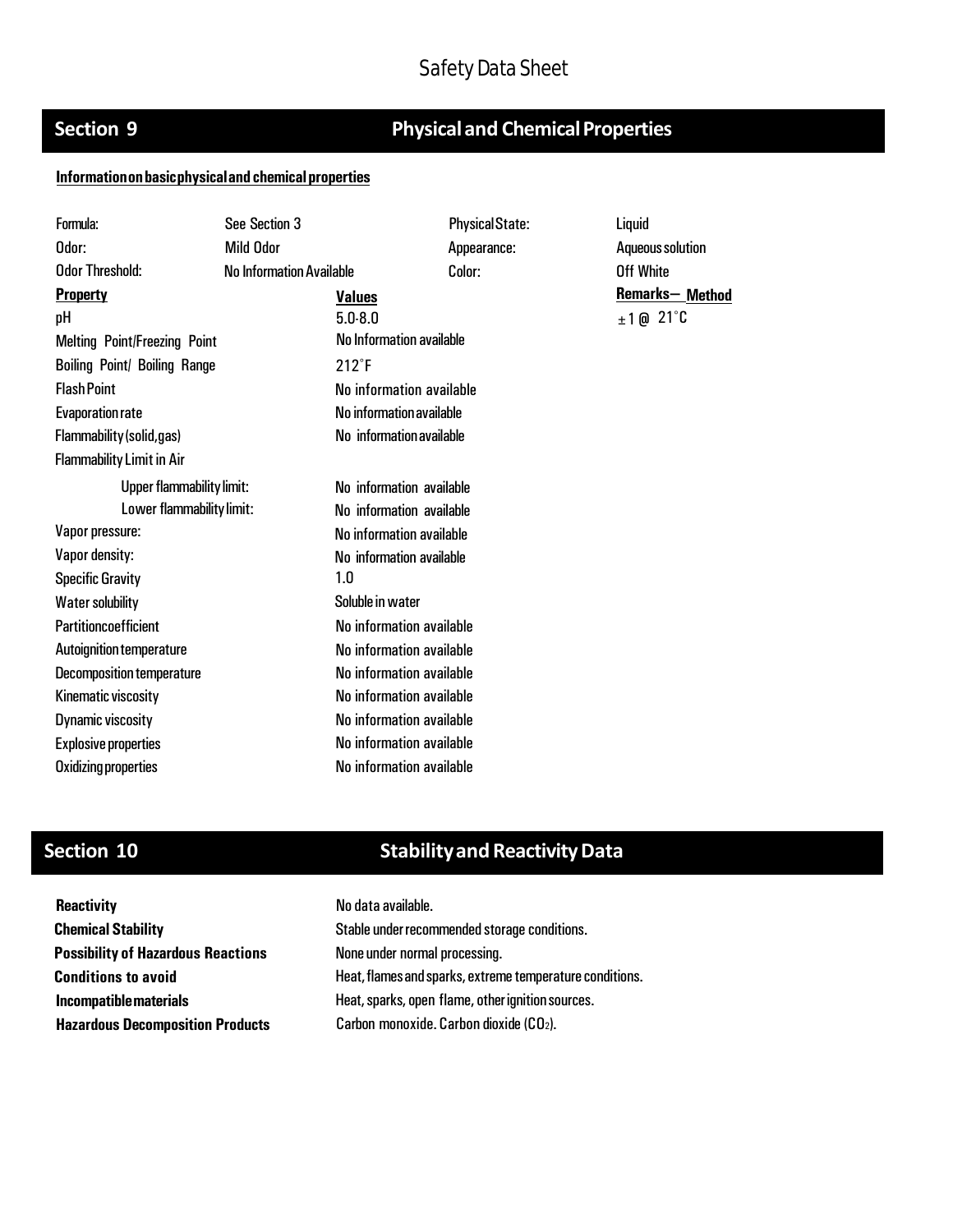## **Section 11**

**Toxicity Data**

### **Informationon likely routesofexposure**

| <b>Product Information</b>                                                                 |                                                                                        |  |  |
|--------------------------------------------------------------------------------------------|----------------------------------------------------------------------------------------|--|--|
| <b>Inhalation</b>                                                                          | Inhalation of vapors in high concentration may cause irritation of respiratory system. |  |  |
| Contact<br>Eye                                                                             | No irritant under normal use.                                                          |  |  |
| <b>Skin</b> Contact                                                                        | No irritant under normal use.                                                          |  |  |
| Ingestion                                                                                  | None expected under foreseeable conditions.                                            |  |  |
| Information on toxicological effects                                                       |                                                                                        |  |  |
| Symptoms                                                                                   | <b>No Information Available</b>                                                        |  |  |
| Delayed and immediate effects as well as chronic effects from short and long-term exposure |                                                                                        |  |  |
| <b>Sensitization</b>                                                                       | <b>No Information Available</b>                                                        |  |  |
| Germ cell mutagenicity                                                                     | No Information Available                                                               |  |  |
| Carcinogenicity                                                                            | <b>No Information Available</b>                                                        |  |  |
| Reproductive toxicity                                                                      | No Information Available                                                               |  |  |
| STOT single exposure                                                                       | <b>No Information Available</b>                                                        |  |  |
| STOT repeated exposure                                                                     | <b>No Information Available</b>                                                        |  |  |
| Aspiration hazard                                                                          | <b>No Information Available</b>                                                        |  |  |
| Numerical measures of toxicity -Product Information                                        |                                                                                        |  |  |
| <b>Unknown Acute Toxicity</b>                                                              | <b>No Information Available.</b>                                                       |  |  |

| <b>Chemical Name</b>  | Oral LD50   | <b>Dermal LD50</b> | <b>Inhalation LC50</b>              |
|-----------------------|-------------|--------------------|-------------------------------------|
| Glycerin<br>$56-81-5$ | 12600 mg/kg | 10 g/kg (Rabbit)   | $> 570$ mg/m <sup>3</sup> (Rat) 1 h |

# **Section 12 Ecological Data**

The product ingredients are expected to be safe for the environment at concentrations predicted under normal use and accidental spill scenarios. Packaging components are compatible with the conventional solid waste management practices. Additional information is available from the address listed in Section 1 upon request.

## **Persistenceand degradability**

No InformationAvailable.

## **Mobility**

No information available.

## **Other adverse effects**

No information available.

**Waste treatmentmethods** Disposal of wastes

Contaminated packaging

# **Section 13 Disposal Information**

Disposal should be in accordance with applicable regional, national and local laws and regulations. Dispose of in accordance with federal, state and local regulations.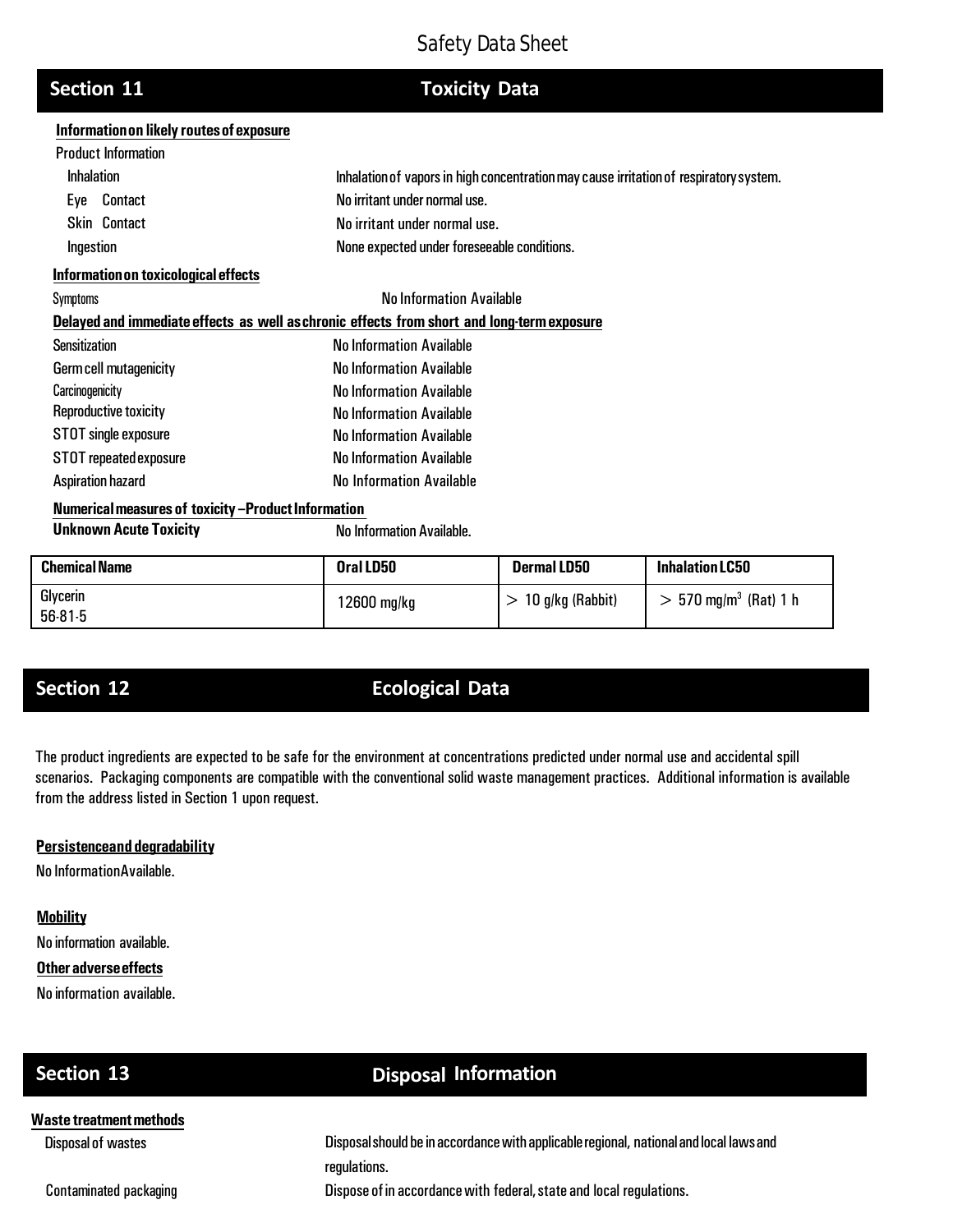## **Section 14 Transport Information**

| DOT. | Non hazardous |
|------|---------------|
| IATA | Non hazardous |

# **Section 15 Regulatory Information**

| <b>International Inventories</b>                                               |                                                                                                                                     |  |  |  |  |  |
|--------------------------------------------------------------------------------|-------------------------------------------------------------------------------------------------------------------------------------|--|--|--|--|--|
| <b>TSCA</b>                                                                    | <b>Complies</b>                                                                                                                     |  |  |  |  |  |
| <b>DSL/NDSL</b>                                                                | <b>Complies</b>                                                                                                                     |  |  |  |  |  |
| <b>EINECS/ELINCS</b>                                                           | <b>Complies</b>                                                                                                                     |  |  |  |  |  |
| Legend:                                                                        |                                                                                                                                     |  |  |  |  |  |
| <b>TSCA</b> —United States Toxic Substances Control Act Section 8(b) Inventory |                                                                                                                                     |  |  |  |  |  |
| <b>DSL/NDSL-Canadian Domestic Substances List/Non-Domestic Substances List</b> |                                                                                                                                     |  |  |  |  |  |
|                                                                                | <b>EINECS/ELINCS—European Inventory of Existing Chemical Substances/European List of Notified Chemical Substances</b>               |  |  |  |  |  |
| <b>US Federal Regulations</b>                                                  |                                                                                                                                     |  |  |  |  |  |
| <b>SARA 313</b>                                                                |                                                                                                                                     |  |  |  |  |  |
|                                                                                | Section 313 of Title III of the SuperfundAmendments and Reauthorization of 1986 (SARA). This product does not contain any chemicals |  |  |  |  |  |
|                                                                                | which are subject to the reporting requirements of the Act and Title 40 of the Code of Federal Regulations, Part 372.               |  |  |  |  |  |
| SARA 311/312 Hazard Categories                                                 |                                                                                                                                     |  |  |  |  |  |

| TH JTT/JTZ NAZAIU GALEYUNES       |    |
|-----------------------------------|----|
| <b>Acute Health Hazard</b>        | Nn |
| <b>Chronic Health Hazard</b>      | No |
| Fire Hazard                       | Nn |
| Sudden Release of pressure hazard | No |
| <b>Reactive Hazard</b>            | Ν٨ |

## **CWA (CleanWaterAct)**

This product does not contain any substance regulatedas pollutants pursuant to the CleanWater Act (40 CFR 122.21and 40 CFR 122.42).

## **CERCLA**

This material, as supplied, does not contain any substance regulated as a hazardous substance underthe Comprehensive Environment Response Compensationand Liability Act (CERCLA)(40 CFR 302) or the Superfund Amendments and Reauthorization Act (SARA) (40 CFR 355).

## **US State Regulations California Proposition 65**

This product does not contain any Proposition 65 chemicals.

While the finished product is not considered hazardous as defined by OSHA in 29 CFR 1910.1200 (d), this SDS contains valuable information critical to the safe handling and proper use of the product.